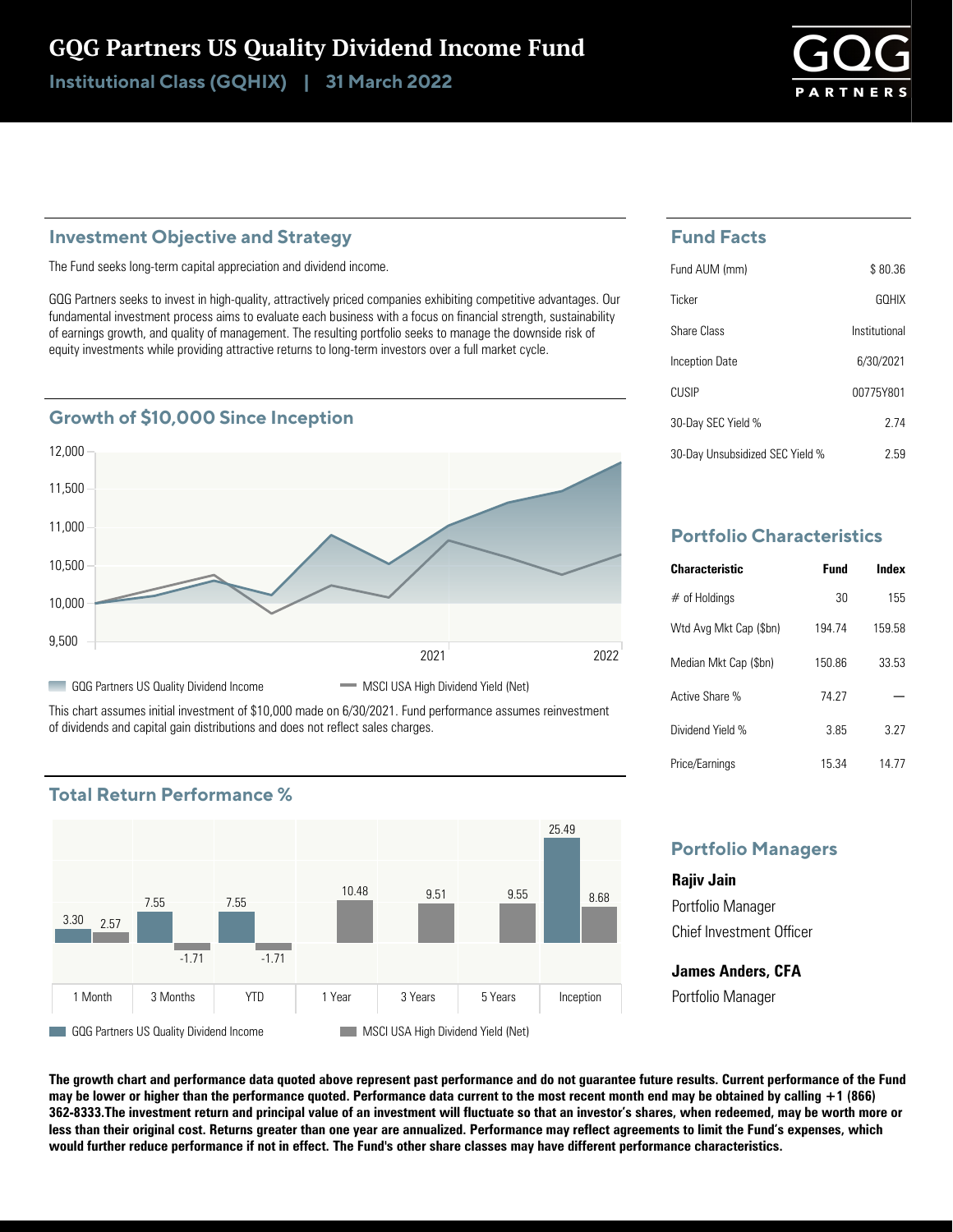# GQG Partners US Quality Dividend Income Fund

Institutional Class (GQHIX) | 31 March 2022



#### **Top 10 Holdings** (% total portfolio)

| <b>Holding</b>                  | Fund |
|---------------------------------|------|
| Exxon Mobil Corp                | 63   |
| Walmart Inc.                    | 62   |
| Devon Energy Corp               | 5.7  |
| Altria Group Inc                | 4.8  |
| Philip Morris International Inc | 4.6  |
| Johnson & Johnson               | 46   |
| Procter & Gamble Co.            | 4.5  |
| Enbridge Inc                    | 44   |
| <b>Chevron Corp</b>             | 3.8  |
| Exelon Corp                     | 3.8  |
|                                 |      |
|                                 | 48.5 |

#### **Sectors** (% portfolio equity)

| <b>Sector</b>                 | <b>Fund</b> | Index | Under/Over |
|-------------------------------|-------------|-------|------------|
| <b>Communication Services</b> | 1.7         | 6.4   |            |
| <b>Consumer Discretionary</b> | 1.9         | 6.2   |            |
| <b>Consumer Staples</b>       | 31.0        | 16.2  |            |
| Energy                        | 22.6        | 0.9   |            |
| Financials                    | 5.3         | 13.0  |            |
| Healthcare                    | 13.2        | 22.5  |            |
| Industrials                   | 4.6         | 12.3  |            |
| Information Technology        | 1.9         | 12.7  |            |
| <b>Materials</b>              | 4.0         | 3.3   |            |
| <b>Real Estate</b>            |             |       |            |
| <b>Utilities</b>              | 13.8        | 6.5   |            |

#### **Fund Sector Over Time** (% portfolio equity)



### **Top 10 Countries** (% portfolio equity)



#### **Portfolio Holdings**

Portfolio holdings are subject to change without notice. Cash and cash equivalents represented 10.62% of the total portfolio.

Top ten holdings identified and described do not represent all securities purchased, sold, or recommended for inclusion in the Fund and no assumption should be made that such securities or future recommendations were or will be profitable in the future.

Country allocations reflect the country of risk of the securities in the portfolio as assigned by Morningstar, though GQG's portfolios are constructed based upon GQG's assessment of each issuer's country of risk exposure, which may not be the same as Morningstar's country assignment.

#### **Fund Expense %**

| <b>Net Expense Ratio*</b>  | በ 49 | *GQG Partners is contractually |
|----------------------------|------|--------------------------------|
| <b>Gross Expense Ratio</b> | 2.75 | waiving fees until 7/31/2022.  |

#### **Morningstar Ratings**

| <b>Period</b> | $#$ of Stars $#$ of Funds |
|---------------|---------------------------|
| Overall       | 1,146                     |
| 3 Year        | 1,146                     |
| 5 Year        | 1,047                     |
| 10 Year       | 770                       |

As of 3/31/2022. Ratings based on riskadjusted returns for funds in the category US Fund Large Value. The information contained herein: (1) is proprietary to Morningstar and/or its content providers; (2) may not be copied or distributed; and (3) is not warranted to be accurate, complete, or timely. Neither Morningstar nor its content providers are responsible for any damages or losses arising from any use of this information. Past performance is no guarantee of future results.